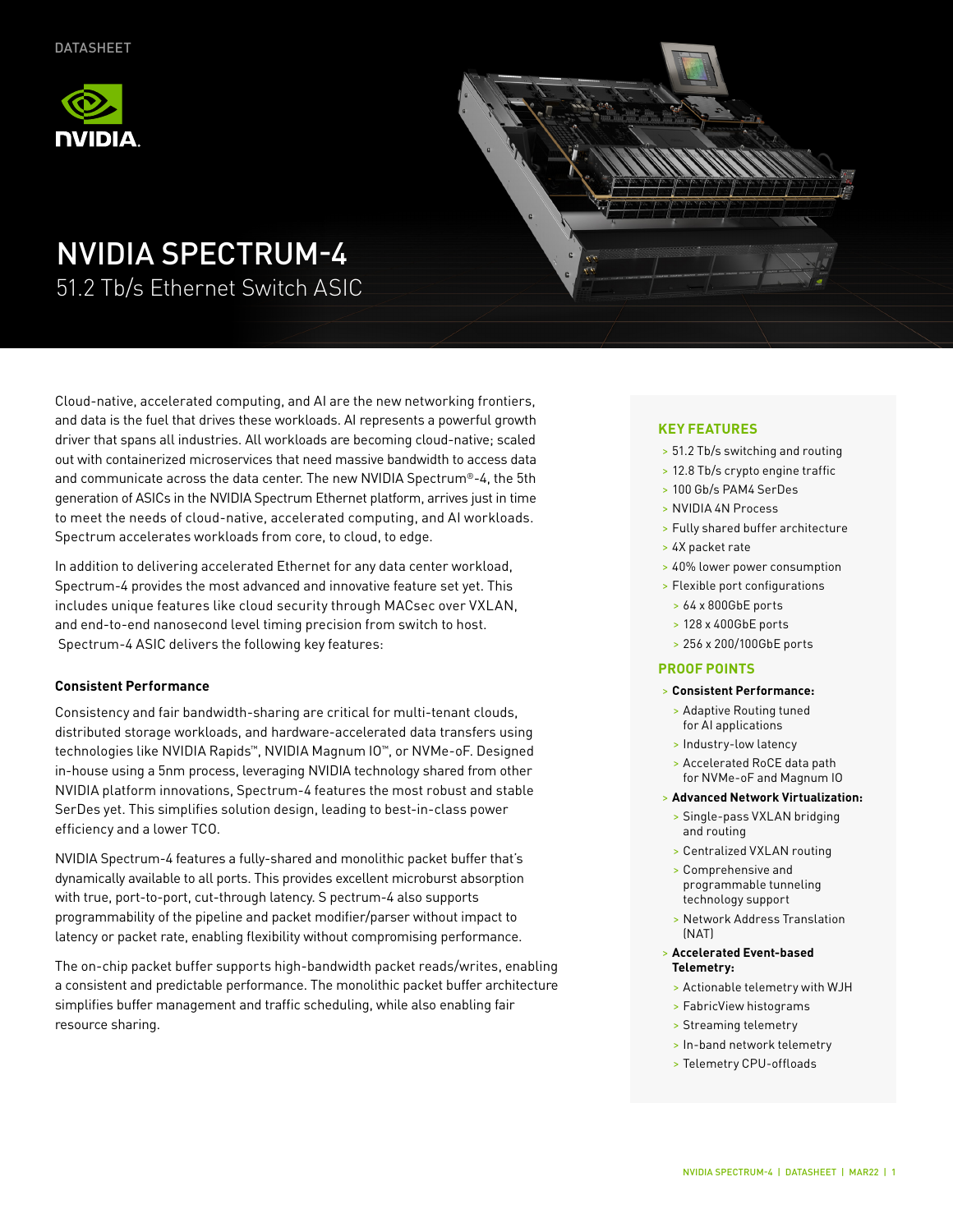Additionally, NVIDIA Spectrum-4 supports intelligent congestion control. This enables accelerated RoCE-based data transport and load balancing through adaptive routing (including adaptive routing notifications for dynamic flow rebalance) as well as high precision congestion control (HPCC) facilitated through in-band network telemetry.

#### **Advanced Network Virtualization and Simulation**

NVIDIA Spectrum-4 is designed with a highly-flexible programmable packet pipeline with stateful capability that enables advanced network virtualization. The hybrid packet-forwarding pipeline can be merged into optimized blocks that are streamlined in hardware to deliver the highest performance. Leveraging this capability, NVIDIA Spectrum-4 can deliver industry-leading packet-processing rates at scale, concurrent with programmability and virtualization.

NVIDIA Spectrum-4 supports single-pass VXLAN routing and provides 10X better VXLAN VTEP and tunnel scale. In addition to VXLAN, NVIDIA Spectrum-4 supports multiple virtualization technologies, such as SRV6, NAT, custom virtualization, and more.

The Spectrum platform enables digital twins of switches based on the Spectrum-4 ASIC (as well as all other Spectrum switches) through the NVIDIA Air infrastructure simulation platform. The digital twin is used for validating security policy compliance, automation process, monitoring tools, interoperability, and upgrade procedures. In addition, NVIDIA Air supports SimX for Spectrum-4, enabling users to simulate the ASIC and test-drive features, such as programmability. With SimX, developers can get hardware-free early access to the ASIC for better debugging.

#### **Actionable Visibility With What Just Happened (WJH)**

NVIDIA Spectrum-4 provides packet-granular network-based visibility data that seamlessly integrates with open APIs at the SDK layer. Referred to as What Just Happened (WJH), this always-on feature allows network operators to start troubleshooting as soon as an issue arises. WJH can be extended and customized to support both third-party and open-source tools.

WJH is open and extendable, making it ideal for integration into third-party network monitoring and analysis tools. NetQ, combined with WJH, enables a simple turn-key solution that also provides validation and monitoring of the network fabric.

Beyond providing hardware-accelerated mechanisms that measure and summarize packet buffer dynamics, NVIDIA Spectrum-4 also supports traditional hardwarebased visibility tools, such as sFlow, in-band telemetry, and streaming telemetry. In addition to providing actionable visibility, the Spectrum-4 ASIC features stateof-the-art security features like support for MACsec and VXLANsec, and SN5000 switches that support secure boot as default via hardware root of trust (HRoT).

### **Choice of Software**

NVIDIA offers a rich set of software development tools and open APIs that enable users and partners to develop fully-functional switching solutions on top of NVIDIA Spectrum-4 at low-TCO, with a short time-to-market. Users have the flexibility to choose the network operating system that's best suited to their needs, including the flagship Cumulus Linux, SONiC (Software for Open Networking in the Cloud), or Linux Switch driver, which enables native Linux operating systems and applications on top of NVIDIA Spectrum-4.

#### > **Cloud-tier Scale and Security:**

- > Half a million flexible entries shared across routes, MAC, MPLS, etc.
- > Up to one million on-chip IPv4 routes
- > 100X more ACLs
- > 10X better VXLAN VTEP and tunnel scale
- > 12.8 Tb/s line rate encryption
- > Class C PTP and SyncE time synchronization
- > MACsec and VXLANSec encryption
- > Secured switch offerings via hardware root-of-trust

| Ethernet           | <b>Switch ports</b>               |
|--------------------|-----------------------------------|
|                    | $>800$ GbE                        |
|                    | > 400GbE                          |
|                    | $>200$ GbE                        |
|                    | > 10/100GbE                       |
|                    | > DCB (PFC, ETS, DCBX)            |
| <b>CPU Options</b> | Intel x86, AMD x86, ARM           |
| Al Solutions       | Optimized for NVIDIA <sup>®</sup> |
|                    | $>$ DGX <sup><math>m</math></sup> |
|                    | > EGX™                            |
|                    | >0VX                              |
|                    | > BlueField®                      |
|                    | $>$ Connect $X^{\circledR}$       |
| IO Specs           | <b>Standards</b>                  |
|                    |                                   |
|                    | > SPI flash                       |
|                    | > I2C, SMBus, MDIO                |